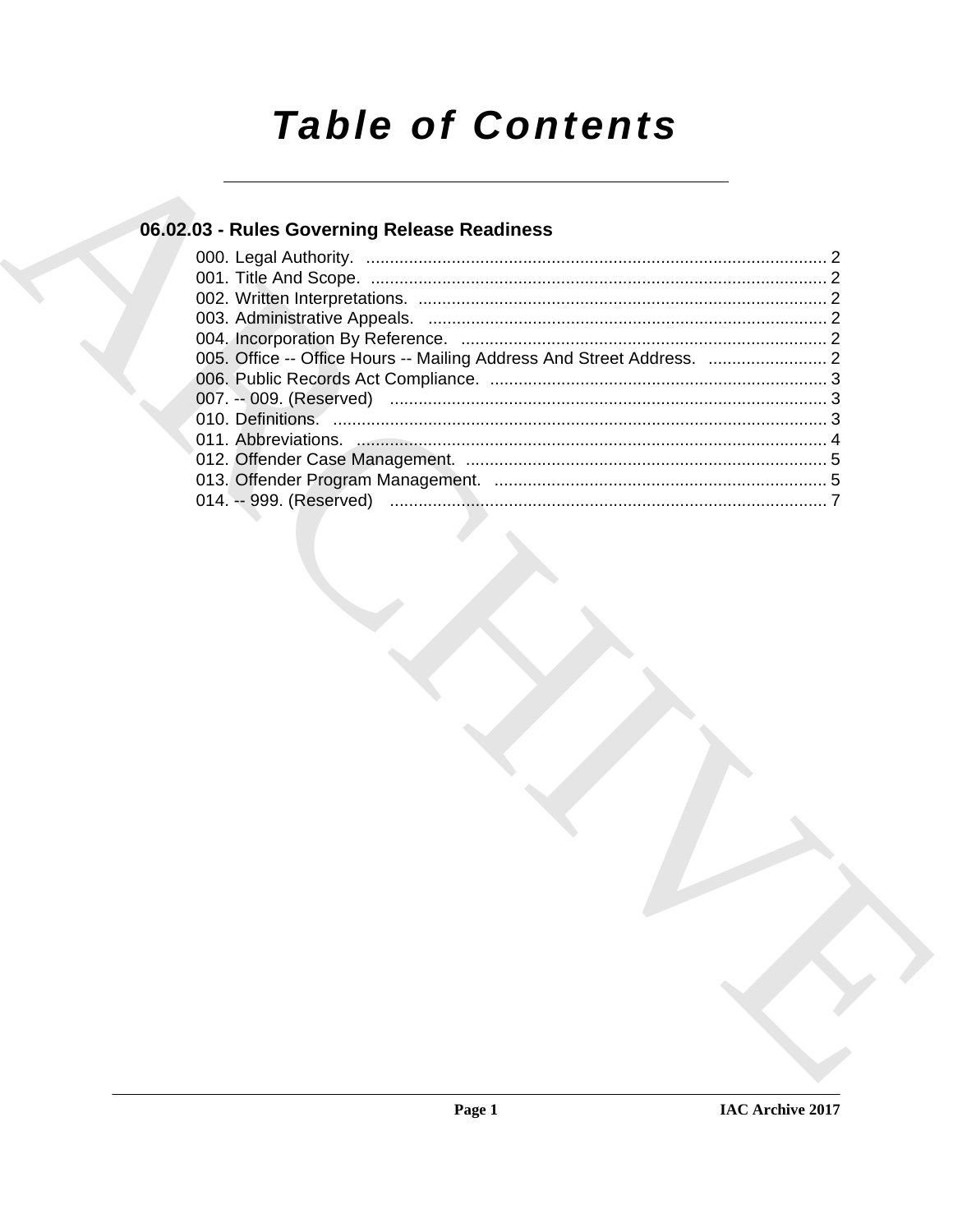#### **IDAPA 06 TITLE 02 CHAPTER 03**

#### <span id="page-1-10"></span>**06.02.03 - RULES GOVERNING RELEASE READINESS**

#### <span id="page-1-9"></span><span id="page-1-1"></span><span id="page-1-0"></span>**000. LEGAL AUTHORITY.**

**Section 20-212, Idaho Code**. Pursuant to Section 20-212, Idaho Code, the board shall make all rules necessary to carry out the provisions of Title 20, Chapter 2, Idaho Code, not inconsistent with express statutes or the state constitution.

<span id="page-1-12"></span><span id="page-1-11"></span>**02. Section 20-217A, Idaho Code**. Pursuant to Section 20-217A, Idaho Code, the director shall assume all the authority, powers, functions and duties as may be delegated to him by the board. (2-6-15)

**CHAPTER 03**<br> **CHAPTER 03**<br> **CHAPTER SOVERNING RELEASE READINESS**<br> **CHAPTER SOVERNING RELEASE ARE DIRECT AND INTERFERIENCE ARE AND STREET AND STREET AND STREET AND STREET AND STREET AND STREET AND STREET AND STREET AND ST 03. Section 20-226(2), Idaho Code**. Pursuant to Section 20-226(2), Idaho Code, the board shall use a validated risk assessment to determine, for each offender, the risk of re-offense and suitability for release and the commission is to use the risk assessment in determining parole. (2-6-15)

<span id="page-1-13"></span>**Section 20-228, Idaho Code**. Pursuant to Section 20-228, Idaho Code, the commission shall include in the conditions of parole a requirement that the offender enter into and comply with an agreement of supervision with the board.  $(2-6-15)$ 

<span id="page-1-14"></span>**05. Section 20-233(2), Idaho Code**. Pursuant to Section 20-233(2), Idaho Code, the board may submit a request to the commission for a final order of discharge from the remaining period of parole for any parolee under the board's supervision at any time during the period of parole. (2-6-15)

#### <span id="page-1-16"></span><span id="page-1-2"></span>**001. TITLE AND SCOPE.**

<span id="page-1-18"></span>**01. Title**. These rules shall be cited as IDAPA 06.02.03, "Rules Governing Release Readiness," IDAPA 06, Title 02, Chapter 03. (2-6-15)

<span id="page-1-17"></span>**02.** Scope. These rules are established to govern the duties and responsibilities delegated to the board uring offenders for release back into their communities. (2-6-15) for preparing offenders for release back into their communities.

#### <span id="page-1-19"></span><span id="page-1-3"></span>**002. WRITTEN INTERPRETATIONS.**

Pursuant to Section 20-212(1), Idaho Code, the Board is exempt from all provisions of Chapter 52, Title 67, Idaho Code, except as specifically noted therein so there are no written interpretations of these rules. (2-6-15)

#### <span id="page-1-7"></span><span id="page-1-4"></span>**003. ADMINISTRATIVE APPEALS.**

Pursuant to Section 20-212(1), Idaho Code, the Board is exempt from all provisions of Chapter 52, Title 67, Idaho Code, except as specifically noted therein so there is no provision for administrative appeal. (2-6-15)

#### <span id="page-1-8"></span><span id="page-1-5"></span>**004. INCORPORATION BY REFERENCE.**

No documents are incorporated by reference in this chapter. (2-6-15)

#### <span id="page-1-15"></span><span id="page-1-6"></span>**005. OFFICE -- OFFICE HOURS -- MAILING ADDRESS AND STREET ADDRESS.**

**01. Street Address**. The Idaho Board of Correction's administrative office and the Idaho Department of Correction are located at 1299 N. Orchard St., Suite 110, Boise, Idaho 83706-2266. Business hours are typically 8 a.m. to 5 p.m., Monday through Friday, excluding holidays.

**02. Mailing Address (Board of Correction)**. Mail regarding the Board's rules shall be directed to the Idaho Board of Correction, Attn: Management Assistant, Office of the Director, 1299 N. Orchard St., Suite 110,<br>Boise, Idaho 83706-2266. (2-6-15) Boise, Idaho 83706-2266.

**03. Mailing Address (Dept. of Correction)**. Mail regarding the department shall be sent to 1299 N. Orchard St., Suite 110, Boise, Idaho 83706-2266. (2-6-15)

**Section Page 2**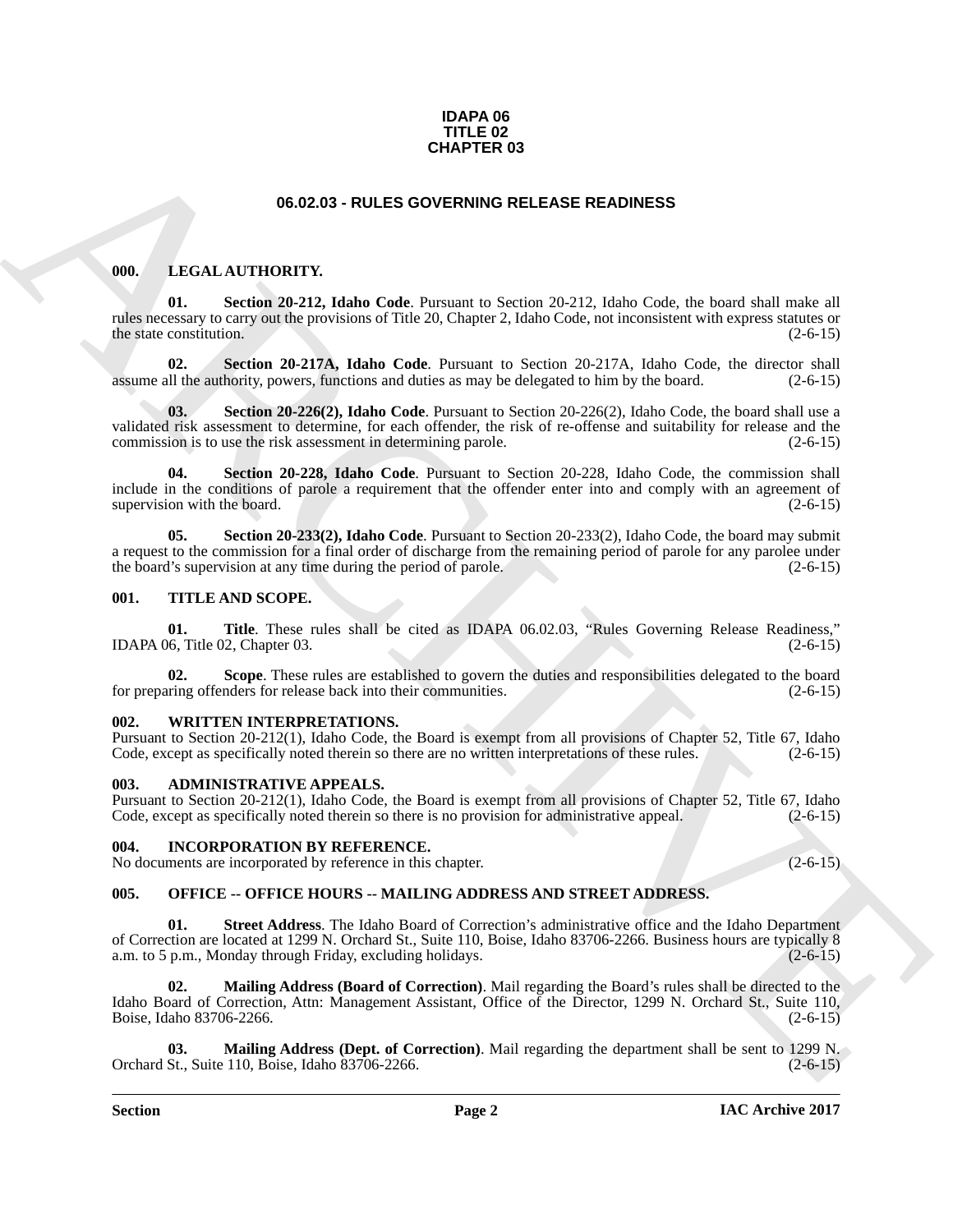**04. Telephone Number**. The telephone number of both the Board and Department is (208) 658-2000.  $(2-6-15)$ 

**05. Facsimile Number**. Faxes shall be sent directly to the person, division, bureau, or unit as requested. If the fax number is not provided by the person, division, bureau, or unit, contact the department's main reception at (208) 658-2000 to obtain the fax number. (2-6-15) reception at  $(208)$  658-2000 to obtain the fax number.

**06.** Electronic Mail. The department's electronic mail address for public record requests and general inquiries is inquire@idoc.idaho.gov. (2-6-15)

<span id="page-2-14"></span>**07. Internet Website**. The department's Internet website can be found at http://www.idoc.idaho.gov/.  $(2-6-15)$ 

#### <span id="page-2-0"></span>**006. PUBLIC RECORDS ACT COMPLIANCE.**

The rules of the Board are subject to, and in compliance with, the Idaho Public Records Act. The rules are maintained<br>by the department, and shall be open to the public for inspection and copying at all reasonable times. ( by the department, and shall be open to the public for inspection and copying at all reasonable times.

#### <span id="page-2-1"></span>**007. -- 009. (RESERVED)**

#### <span id="page-2-2"></span>**010. DEFINITIONS.**

<span id="page-2-5"></span><span id="page-2-4"></span><span id="page-2-3"></span>

| 01. | <b>Board.</b> The state of Idaho Board of Correction.                   | $(2-6-15)$ |
|-----|-------------------------------------------------------------------------|------------|
| 02. | <b>Commission.</b> The state of Idaho Commission of Pardons and Parole. | $(2-6-15)$ |

- <span id="page-2-6"></span>**03. Department**. The state of Idaho Department of Correction. (2-6-15)
- <span id="page-2-9"></span><span id="page-2-8"></span><span id="page-2-7"></span>**04. Director**. The director of the Idaho Department of Correction. (2-6-15)

**05. Earliest Possible Release Date**. The earliest of parole eligibility date (PED), tentative parole date r full term release date (FTRD). (TPD), or full term release date (FTRD).

**Board of Correction**<br> **Roles Governing Relaxio Readings**<br> **Roles Governing Relaxio Readings**<br> **Roles Governing Relaxio Readings**<br> **Roles Correction**<br> **Response Correction Relaxions Correction Correction Correction Correc 06. Level of Service Inventory**. An instrument used to sample an offender's risk factors in order to provide a comprehensive risk and needs assessment, which is necessary in identifying offender treatment planning and supervision. The LSI is used to screen for crime-producing attributes based on a total score with results presented in 10 subscale domains. (All references to LSI include all subsequent revisions.) (2-6-15)

<span id="page-2-10"></span>**07. Motivational Interviewing**. An emphatic goal-directed communication style used in both group vidual settings to help offenders' battle addiction and promote behavior change. (2-6-15) and individual settings to help offenders' battle addiction and promote behavior change.

<span id="page-2-11"></span>**08. Offender**. A person under the legal care, custody, supervision, or authority of the Board, including a person within or without the state of Idaho pursuant to agreement with another state or contractor. (2-6-15)

**09. Offender Management Plan**. A computer-based system maintained with the Computer Integrated CIS) that is used to record, monitor, and track the program activity of an offender. (2-6-15) System (CIS) that is used to record, monitor, and track the program activity of an offender.

<span id="page-2-13"></span><span id="page-2-12"></span>

|  | <b>Parolee.</b> An offender who: | $(2-6-15)$ |
|--|----------------------------------|------------|
|--|----------------------------------|------------|

**a.** Is released from a facility by the paroling authority prior to the completion of his sentence;  $(2-6-15)$ 

**b.** Agrees to comply with certain conditions established by the paroling authority; and (2-6-15)

**c.** Remains under the control of a probation and parole officer (PPO) for the established period of supervision. (2-6-15) supervision.  $(2-6-15)$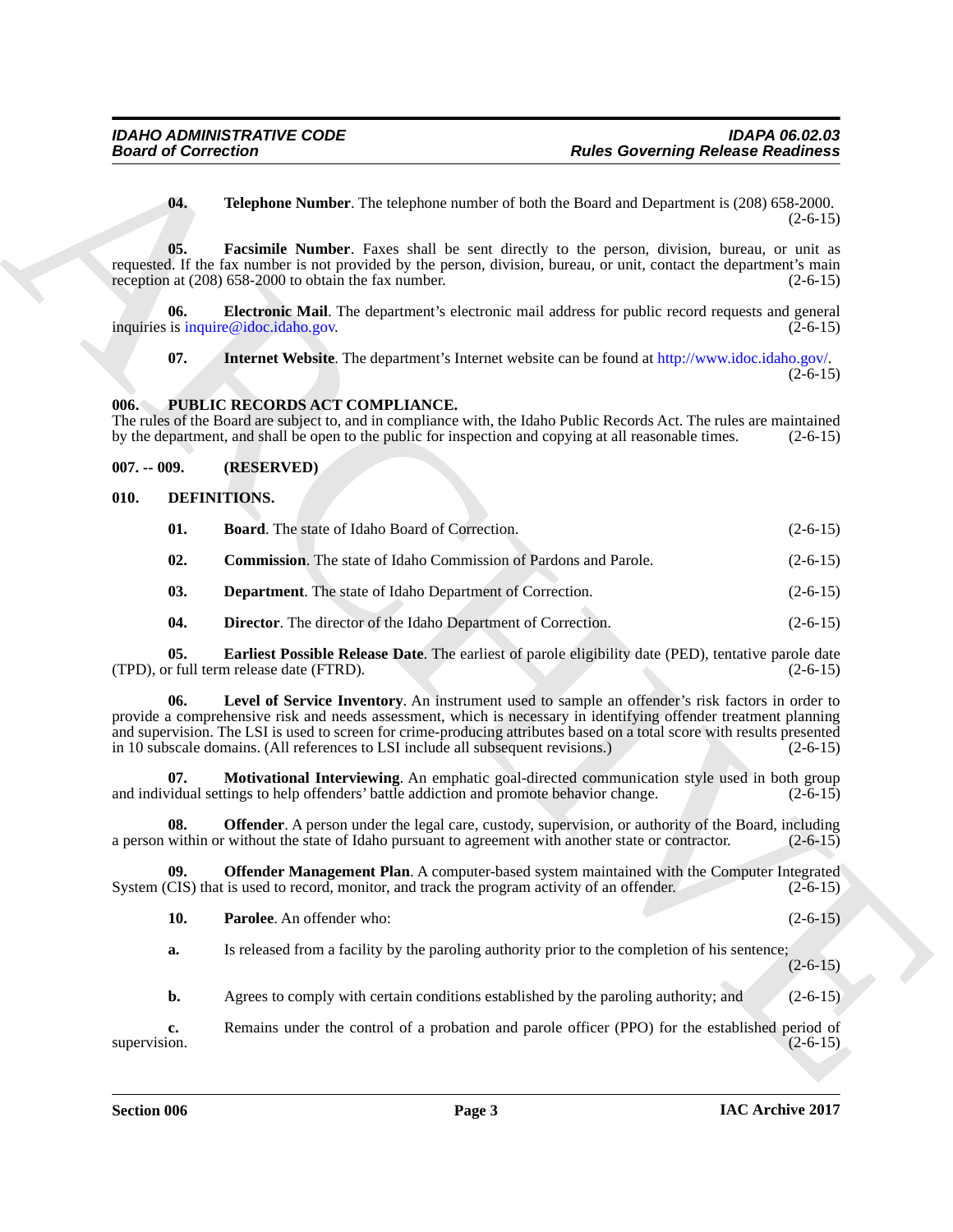#### <span id="page-3-23"></span><span id="page-3-22"></span><span id="page-3-20"></span><span id="page-3-19"></span><span id="page-3-18"></span><span id="page-3-17"></span><span id="page-3-16"></span><span id="page-3-15"></span><span id="page-3-14"></span><span id="page-3-13"></span><span id="page-3-12"></span><span id="page-3-11"></span><span id="page-3-10"></span><span id="page-3-9"></span><span id="page-3-8"></span><span id="page-3-7"></span><span id="page-3-6"></span><span id="page-3-5"></span><span id="page-3-4"></span><span id="page-3-3"></span><span id="page-3-2"></span><span id="page-3-1"></span><span id="page-3-0"></span>**011. ABBREVIATIONS.**

<span id="page-3-21"></span>

| 11.<br>Rider. An offender who:<br>Is released from a facility by the judicial authority upon completing a retained jurisdiction period;<br>a.<br>Agrees to comply with certain conditions established by the judicial authority; and<br>b.<br>Remains under the control of a probation and parole officer (PPO) for the established period of<br>c.<br>supervision.<br>12.<br>Reception and Diagnostic Unit. Initial housing for newly committed offenders - except those<br>under sentence of death - where orientation, screening, assessment, and classification occur.<br>13.<br>Static 99. A specific sex offender risk assessment instrument that yields separate long-term<br>probabilities for sexual and/or violent re-offense risk.<br>Test of Adult Basic Education. Specialized screening and test that provides both preliminary<br>14.<br>(locator) and in-depth (comprehensive battery) measures of basic reading, mathematics, and language skills. $(2-6-15)$<br>011.<br><b>ABBREVIATIONS.</b><br>01.<br><b>DARS</b> . Drug and Alcohol Rehabilitation Specialists.<br>02.<br><b>EPRD.</b> Earliest possible release date.<br>03.<br>FTRD. Full-term release date.<br>04.<br>LSI. Level of service inventory.<br>05.<br><b>MAC</b> . Medical Action Committee.<br>06.<br>MI. Motivational interviewing.<br>07.<br><b>OMP</b> . Offender management plan.<br>08.<br>PED. Parole eligibility date.<br>09.<br>PER. Program exception request.<br>10.<br><b>PPO</b> . Probation and parole officer. | $(2-6-15)$<br>$(2-6-15)$<br>$(2-6-15)$<br>$(2-6-15)$<br>$(2-6-15)$<br>$(2-6-15)$<br>$(2-6-15)$<br>$(2-6-15)$ |
|------------------------------------------------------------------------------------------------------------------------------------------------------------------------------------------------------------------------------------------------------------------------------------------------------------------------------------------------------------------------------------------------------------------------------------------------------------------------------------------------------------------------------------------------------------------------------------------------------------------------------------------------------------------------------------------------------------------------------------------------------------------------------------------------------------------------------------------------------------------------------------------------------------------------------------------------------------------------------------------------------------------------------------------------------------------------------------------------------------------------------------------------------------------------------------------------------------------------------------------------------------------------------------------------------------------------------------------------------------------------------------------------------------------------------------------------------------------------------------------------------------------|--------------------------------------------------------------------------------------------------------------|
|                                                                                                                                                                                                                                                                                                                                                                                                                                                                                                                                                                                                                                                                                                                                                                                                                                                                                                                                                                                                                                                                                                                                                                                                                                                                                                                                                                                                                                                                                                                  |                                                                                                              |
|                                                                                                                                                                                                                                                                                                                                                                                                                                                                                                                                                                                                                                                                                                                                                                                                                                                                                                                                                                                                                                                                                                                                                                                                                                                                                                                                                                                                                                                                                                                  |                                                                                                              |
|                                                                                                                                                                                                                                                                                                                                                                                                                                                                                                                                                                                                                                                                                                                                                                                                                                                                                                                                                                                                                                                                                                                                                                                                                                                                                                                                                                                                                                                                                                                  |                                                                                                              |
|                                                                                                                                                                                                                                                                                                                                                                                                                                                                                                                                                                                                                                                                                                                                                                                                                                                                                                                                                                                                                                                                                                                                                                                                                                                                                                                                                                                                                                                                                                                  |                                                                                                              |
|                                                                                                                                                                                                                                                                                                                                                                                                                                                                                                                                                                                                                                                                                                                                                                                                                                                                                                                                                                                                                                                                                                                                                                                                                                                                                                                                                                                                                                                                                                                  |                                                                                                              |
|                                                                                                                                                                                                                                                                                                                                                                                                                                                                                                                                                                                                                                                                                                                                                                                                                                                                                                                                                                                                                                                                                                                                                                                                                                                                                                                                                                                                                                                                                                                  |                                                                                                              |
|                                                                                                                                                                                                                                                                                                                                                                                                                                                                                                                                                                                                                                                                                                                                                                                                                                                                                                                                                                                                                                                                                                                                                                                                                                                                                                                                                                                                                                                                                                                  |                                                                                                              |
|                                                                                                                                                                                                                                                                                                                                                                                                                                                                                                                                                                                                                                                                                                                                                                                                                                                                                                                                                                                                                                                                                                                                                                                                                                                                                                                                                                                                                                                                                                                  |                                                                                                              |
|                                                                                                                                                                                                                                                                                                                                                                                                                                                                                                                                                                                                                                                                                                                                                                                                                                                                                                                                                                                                                                                                                                                                                                                                                                                                                                                                                                                                                                                                                                                  |                                                                                                              |
|                                                                                                                                                                                                                                                                                                                                                                                                                                                                                                                                                                                                                                                                                                                                                                                                                                                                                                                                                                                                                                                                                                                                                                                                                                                                                                                                                                                                                                                                                                                  |                                                                                                              |
|                                                                                                                                                                                                                                                                                                                                                                                                                                                                                                                                                                                                                                                                                                                                                                                                                                                                                                                                                                                                                                                                                                                                                                                                                                                                                                                                                                                                                                                                                                                  | $(2-6-15)$                                                                                                   |
|                                                                                                                                                                                                                                                                                                                                                                                                                                                                                                                                                                                                                                                                                                                                                                                                                                                                                                                                                                                                                                                                                                                                                                                                                                                                                                                                                                                                                                                                                                                  | $(2-6-15)$                                                                                                   |
|                                                                                                                                                                                                                                                                                                                                                                                                                                                                                                                                                                                                                                                                                                                                                                                                                                                                                                                                                                                                                                                                                                                                                                                                                                                                                                                                                                                                                                                                                                                  | $(2-6-15)$                                                                                                   |
|                                                                                                                                                                                                                                                                                                                                                                                                                                                                                                                                                                                                                                                                                                                                                                                                                                                                                                                                                                                                                                                                                                                                                                                                                                                                                                                                                                                                                                                                                                                  | $(2-6-15)$                                                                                                   |
|                                                                                                                                                                                                                                                                                                                                                                                                                                                                                                                                                                                                                                                                                                                                                                                                                                                                                                                                                                                                                                                                                                                                                                                                                                                                                                                                                                                                                                                                                                                  | $(2-6-15)$                                                                                                   |
|                                                                                                                                                                                                                                                                                                                                                                                                                                                                                                                                                                                                                                                                                                                                                                                                                                                                                                                                                                                                                                                                                                                                                                                                                                                                                                                                                                                                                                                                                                                  | $(2-6-15)$                                                                                                   |
|                                                                                                                                                                                                                                                                                                                                                                                                                                                                                                                                                                                                                                                                                                                                                                                                                                                                                                                                                                                                                                                                                                                                                                                                                                                                                                                                                                                                                                                                                                                  | $(2-6-15)$                                                                                                   |
|                                                                                                                                                                                                                                                                                                                                                                                                                                                                                                                                                                                                                                                                                                                                                                                                                                                                                                                                                                                                                                                                                                                                                                                                                                                                                                                                                                                                                                                                                                                  | $(2-6-15)$                                                                                                   |
| 11.<br>PRS. Pre-release Specialists.                                                                                                                                                                                                                                                                                                                                                                                                                                                                                                                                                                                                                                                                                                                                                                                                                                                                                                                                                                                                                                                                                                                                                                                                                                                                                                                                                                                                                                                                             | $(2-6-15)$                                                                                                   |
| 12.<br>PSI. Presentencing Investigation.                                                                                                                                                                                                                                                                                                                                                                                                                                                                                                                                                                                                                                                                                                                                                                                                                                                                                                                                                                                                                                                                                                                                                                                                                                                                                                                                                                                                                                                                         | $(2-6-15)$                                                                                                   |
| 13.<br>PSRS. Psychosocial Rehabilitation Specialist.                                                                                                                                                                                                                                                                                                                                                                                                                                                                                                                                                                                                                                                                                                                                                                                                                                                                                                                                                                                                                                                                                                                                                                                                                                                                                                                                                                                                                                                             | $(2-6-15)$                                                                                                   |
| 14.<br>RDU. Reception and Diagnostic Unit.                                                                                                                                                                                                                                                                                                                                                                                                                                                                                                                                                                                                                                                                                                                                                                                                                                                                                                                                                                                                                                                                                                                                                                                                                                                                                                                                                                                                                                                                       | $(2-6-15)$                                                                                                   |
| 15.<br><b>SIPR.</b> Self-initiated Parole Request.                                                                                                                                                                                                                                                                                                                                                                                                                                                                                                                                                                                                                                                                                                                                                                                                                                                                                                                                                                                                                                                                                                                                                                                                                                                                                                                                                                                                                                                               | $(2-6-15)$                                                                                                   |
| SOP. Standard operating procedure.<br>16.                                                                                                                                                                                                                                                                                                                                                                                                                                                                                                                                                                                                                                                                                                                                                                                                                                                                                                                                                                                                                                                                                                                                                                                                                                                                                                                                                                                                                                                                        |                                                                                                              |
| 17.<br>SSDI. Social Security Disability Insurance.                                                                                                                                                                                                                                                                                                                                                                                                                                                                                                                                                                                                                                                                                                                                                                                                                                                                                                                                                                                                                                                                                                                                                                                                                                                                                                                                                                                                                                                               | $(2-6-15)$                                                                                                   |
| 18.<br>SSI. Supplemental Security Income.                                                                                                                                                                                                                                                                                                                                                                                                                                                                                                                                                                                                                                                                                                                                                                                                                                                                                                                                                                                                                                                                                                                                                                                                                                                                                                                                                                                                                                                                        | $(2-6-15)$                                                                                                   |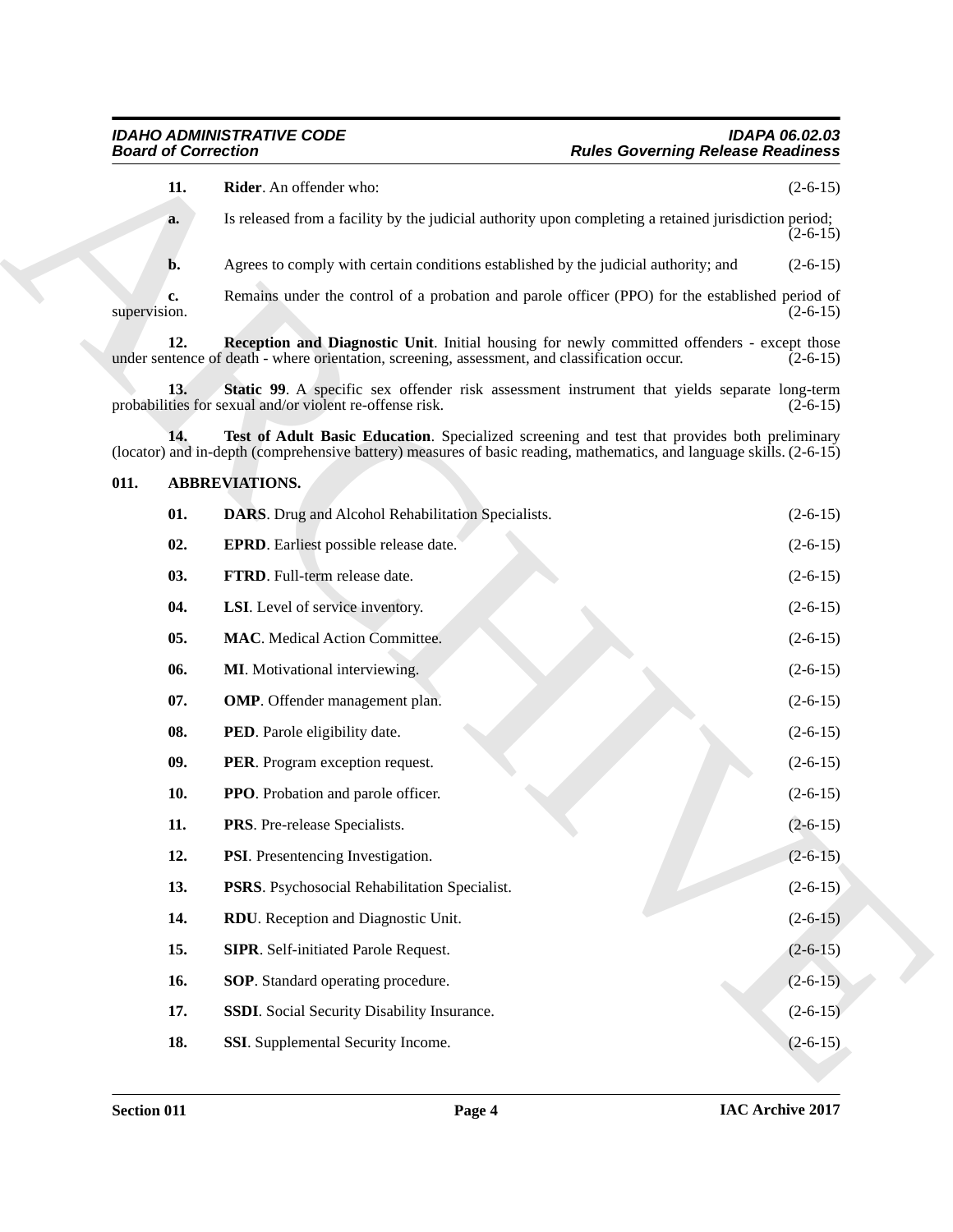| <b>Board of Correction</b> |                                                                                                                                                                                                                                                                                                                                                                                                                                                                                                              | <b>Rules Governing Release Readiness</b> |
|----------------------------|--------------------------------------------------------------------------------------------------------------------------------------------------------------------------------------------------------------------------------------------------------------------------------------------------------------------------------------------------------------------------------------------------------------------------------------------------------------------------------------------------------------|------------------------------------------|
| 19.                        | <b>TABE.</b> Test of Adult Basic Education                                                                                                                                                                                                                                                                                                                                                                                                                                                                   | $(2-6-15)$                               |
| 20.                        | TC. Therapeutic community.                                                                                                                                                                                                                                                                                                                                                                                                                                                                                   | $(2-6-15)$                               |
| 21.                        | <b>TCU-DS II.</b> Texas Christian University drug screen II.                                                                                                                                                                                                                                                                                                                                                                                                                                                 | $(2-6-15)$                               |
| 22.                        | <b>TPD</b> . Tentative parole date.                                                                                                                                                                                                                                                                                                                                                                                                                                                                          | $(2-6-15)$                               |
| 012.                       | OFFENDER CASE MANAGEMENT.                                                                                                                                                                                                                                                                                                                                                                                                                                                                                    |                                          |
| 01.<br>their communities.  | General Procedures. The department will designate points of contact in all correctional facilities<br>and in each department district office, for the purpose of ensuring case managers, PPOs and parole hearing officers<br>collaborate and develop thorough discharge plans for offenders being released from correctional facilities back into                                                                                                                                                            | $(2-6-15)$                               |
|                            | Department designated point of contracts will be in a management position, such as a section<br>supervisor, program manager, or deputy warden.                                                                                                                                                                                                                                                                                                                                                               | $(2-6-15)$                               |
| b.                         | Department designated case managers will be PSRS, PRS, DARS, or any staff member responsible<br>for planning offender releases.                                                                                                                                                                                                                                                                                                                                                                              | $(2-6-15)$                               |
| c.                         | The department will utilize assertive case management as its core case management philosophy.                                                                                                                                                                                                                                                                                                                                                                                                                | $(2-6-15)$                               |
| 02.                        | Reentry Priority Designations. The Department will establish reentry priority designations based<br>upon the offender's proximity to release. The reentry priority designations will be used to determine the intensity of<br>reentry activities and case management tasks.                                                                                                                                                                                                                                  | $(2-6-15)$                               |
| a.                         | The Department will establish case manager duties and contact standards based on the offender's<br>reentry priority designation. Case manager contact shall increase as the offender's first eligible parole date<br>approaches. Case manager contact will include reviewing, updating, and revising the reentry checklists referenced in<br>Subsection 012.03 of these rules.                                                                                                                               | $(2-6-15)$                               |
| 03.                        | Reception and Diagnostic Unit Reentry Checklists. The department will begin offender reentry<br>processes while the offender is in the correctional facility's RDU.                                                                                                                                                                                                                                                                                                                                          | $(2-6-15)$                               |
| a.                         | The department will develop a reentry checklist to initially be used while an offender is in RDU<br>and updated throughout the offender's incarceration. The reentry checklist will be designed to have all discharge<br>planning and reentry information in one (1) place. This will ensure the accurate sharing of information and continuity<br>of care, and that an offender's identified needs are addressed prior to the offender's release from the correctional<br>facility back into the community. | $(2-6-15)$                               |
| b.                         | Case managers will address all assessed criminogenic and reentry areas with offenders early in<br>their incarceration so that they can make modifications prior to their release. Case managers will follow the contact<br>standards established pursuant to Subsection 012.02 of these rules and document their findings.                                                                                                                                                                                   | $(2-6-15)$                               |
| 04.                        | Mental Health and Healthcare Services Discharge Planning. Licensed professional staff will be<br>responsible for identifying those offenders who have acute healthcare concerns so that discharge planning can begin.<br>The Department will establish process to identify those offenders who have a mental health or healthcare concern that<br>causes disability a minimum of one hundred eighty (180) days prior to release.                                                                             | $(2-6-15)$                               |
| 05.<br>Department.         | Case Management Documentation. All case management activities, including case manager<br>contacts and reentry and discharge planning activities, will be documented in a manner and form established by the                                                                                                                                                                                                                                                                                                  | $(2-6-15)$                               |
| 013.                       | OFFENDER PROGRAM MANAGEMENT.                                                                                                                                                                                                                                                                                                                                                                                                                                                                                 |                                          |

#### <span id="page-4-11"></span><span id="page-4-8"></span><span id="page-4-6"></span><span id="page-4-5"></span><span id="page-4-4"></span><span id="page-4-3"></span><span id="page-4-2"></span><span id="page-4-0"></span>**012. OFFENDER CASE MANAGEMENT.**

#### <span id="page-4-12"></span><span id="page-4-10"></span><span id="page-4-9"></span><span id="page-4-7"></span><span id="page-4-1"></span>**013. OFFENDER PROGRAM MANAGEMENT.**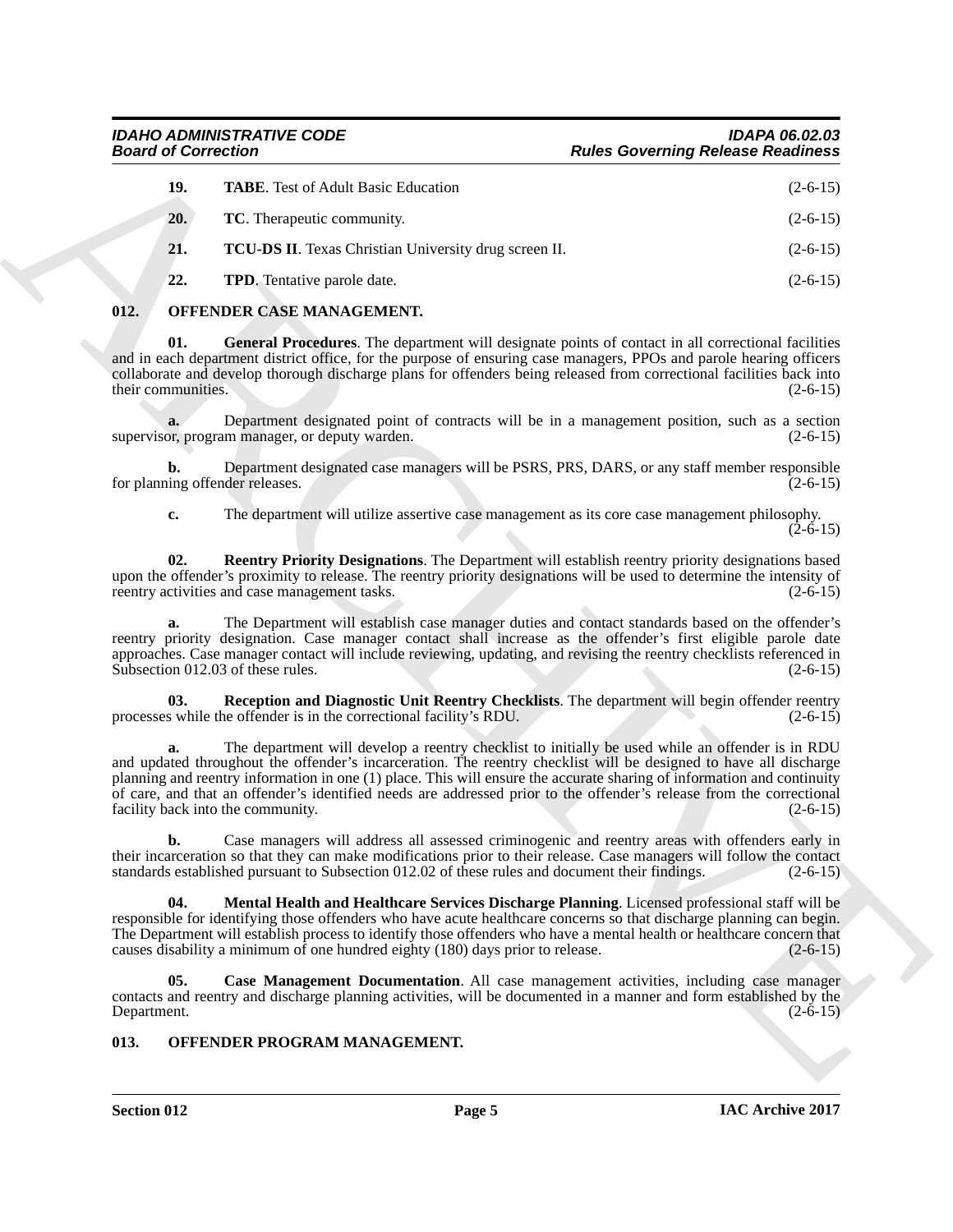**01.** Core Philosophies. The department will deliver an offender program management philosophy that race the following core concepts: (2-6-15) will embrace the following core concepts:

<span id="page-5-0"></span>

| a. | Strength-based (supportive accountability); | $(2-6-15)$ |
|----|---------------------------------------------|------------|
| n. | Assertive case management; and              | $(2-6-15)$ |
|    | Solution-focused interventions.             | $(2-6-15)$ |

**02. Core Intervention Tools for Offender Engagement**. The department will only employ those intervention tools that foster respect and accountability without compromising the safe operation of its correctional facilities and probation and parole district offices. Intervention tools should enhance communication, technology, and partnerships, and include, but are not limited to, the following: (2-6-15) partnerships, and include, but are not limited to, the following:

<span id="page-5-1"></span>

| a. | Motivational interviewing (MI) as primary communication method; | $(2-6-15)$ |
|----|-----------------------------------------------------------------|------------|
| b. | Technology for tracking and oversight; and                      | $(2-6-15)$ |
| e. | Collaboration with internal, public, and private entities.      | $(2-6-15)$ |

### <span id="page-5-2"></span>**03. Inclusion and Exclusion of Pathways Criteria**. (2-6-15)

**a.** The Department will identify specific inclusion and exclusion criteria to be used to assign an offender's pathway. (2-6-15)

**b.** All offenders (except those sentenced to death, life without parole, or a fixed sentence with no indeterminate portion) will be assigned a pathway to address all assessed criminogenic issues. The Department will develop pathways to establish programs and other interventions to address an offender's assessed criminogenic issues. An offender will begin a pathway in anticipation of the first parole opportunity or fixed period of time.

 $(2-6-15)$ 

**c.** The Department will identify criteria and establish a process to allow the offender's case manager of the and exception to an assigned pathway that addresses the offender's criminogenic needs. (2-6-15) to request an exception to an assigned pathway that addresses the offender's criminogenic needs.

**Beach of Convention**. The constraints in different and selective proposes in the selective of the proposes of the selective proposes and extent the selective proposes and extend the selective proposes are constructed in **04. Offender Management Plans**. The department will develop an OMP for all offenders utilizing the information obtained from the assessment and screening process. Case supervisors will use a multidisciplinary team approach to consider both the current needs of the offender and the transition and aftercare components of the OMP upon release of the offender into the community. PPOs will continue the OMP while the offender is in the community. OMPs will include goals for primary and individual pathways to target offenders' assessed risks.

 $(2-6-15)$ 

**05. Offender Assessment and Screening Instruments**. All offenders, including Riders, will undergo screening and assessment upon arrival to RDU to identify the crime-producing attributes of each offender. (2-6-15)

**a.** The assessment and screening instruments to be used by the Department shall be nationally ed for assessing criminogenic needs of offender populations. (2-6-15) recognized for assessing criminogenic needs of offender populations.

**b.** The department shall establish a process to approve the use of offender assessment and screening instruments. (2-6-15)

**c.** Department will establish a training program for staff members to administer the offender assessment and screening instruments. (2-6-15)

**06. Individual Assessments**. (2-6-15)

**a.** The Department will identify factors that indicate when an individual assessment is necessary to further evaluate an offender's needs in specific areas such as mental health, substance abuse, responsivity factors, and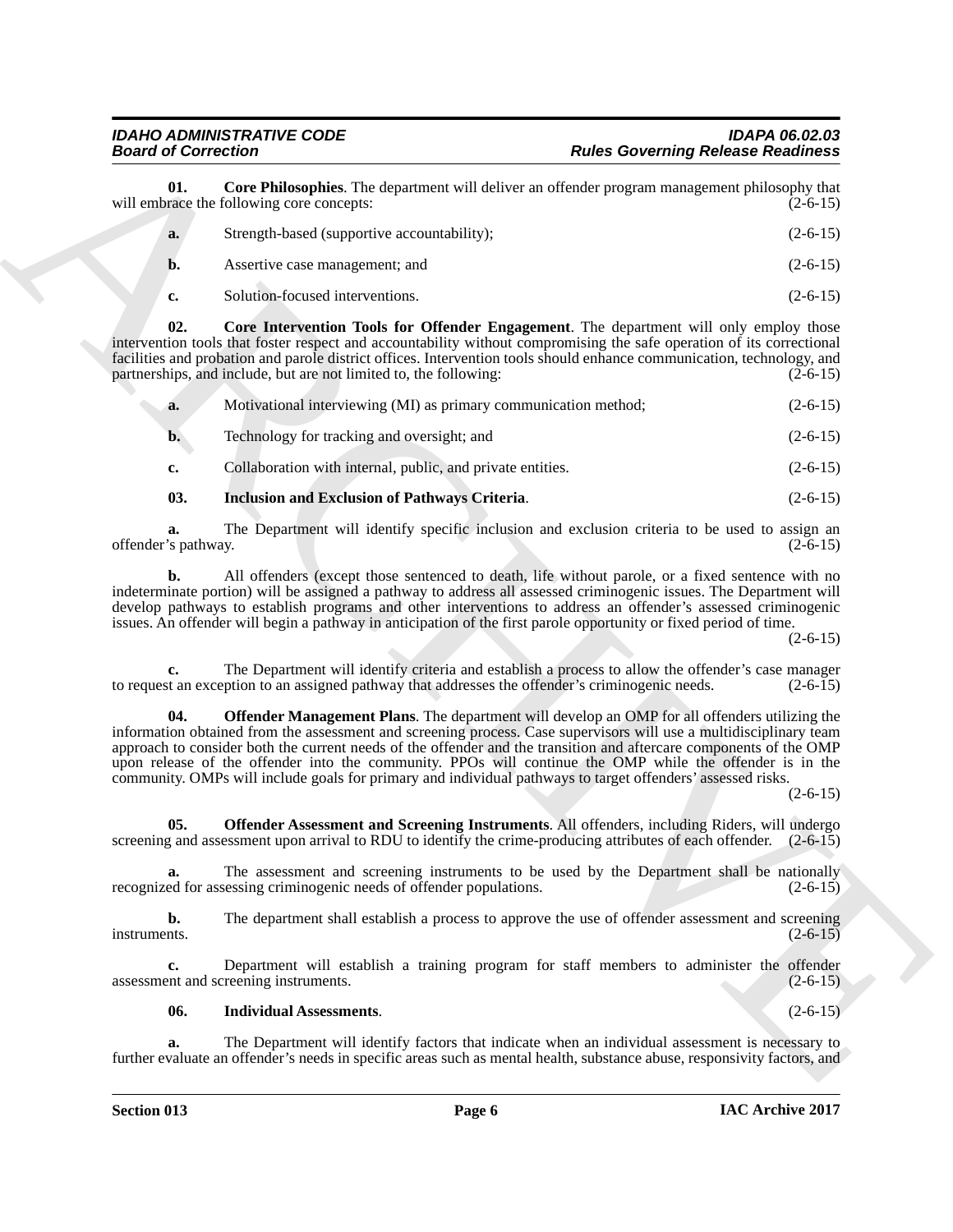sex offender attributes. (2-6-15)

**b.** Individual assessments will be administered by either trained department staff or community providers. (2-6-15) providers.  $(2-6-15)$ 

<span id="page-6-1"></span>**07.** Youth Offender Assessments. The department will establish procedures and the assessment and g instruments to be used to assess offenders who are under eighteen (18) years of age. (2-6-15) screening instruments to be used to assess offenders who are under eighteen  $(18)$  years of age.

**08. Assessment and Reassessment Standards**. The Department shall establish assessment and reassessment standards for all screening and assessment tools. (2-6-15)

#### **09. Parole Hearing Process**. (2-6-15)

Real of Correction<br>
Figure 1. Individual angular<br>
provided includes the state of the state of the state of the state of the state of the state of the state of<br>
provided includes the state of the state of the state of the s **a.** Four (4) months prior to the offender's parole hearing month, the parole hearing officer will prompt case supervisors that a status summary is due. Case managers will ensure the summary status will be available at least ten (10) business days prior to the parole hearing in a manner and form established by the Department. (2-6-15)

**b.** The department will identify additional staff responsibilities, and requirements for self-initiated parole requests (SIPR) and post parole hearing processes. (2-6-15)

<span id="page-6-0"></span>**014. -- 999. (RESERVED)**